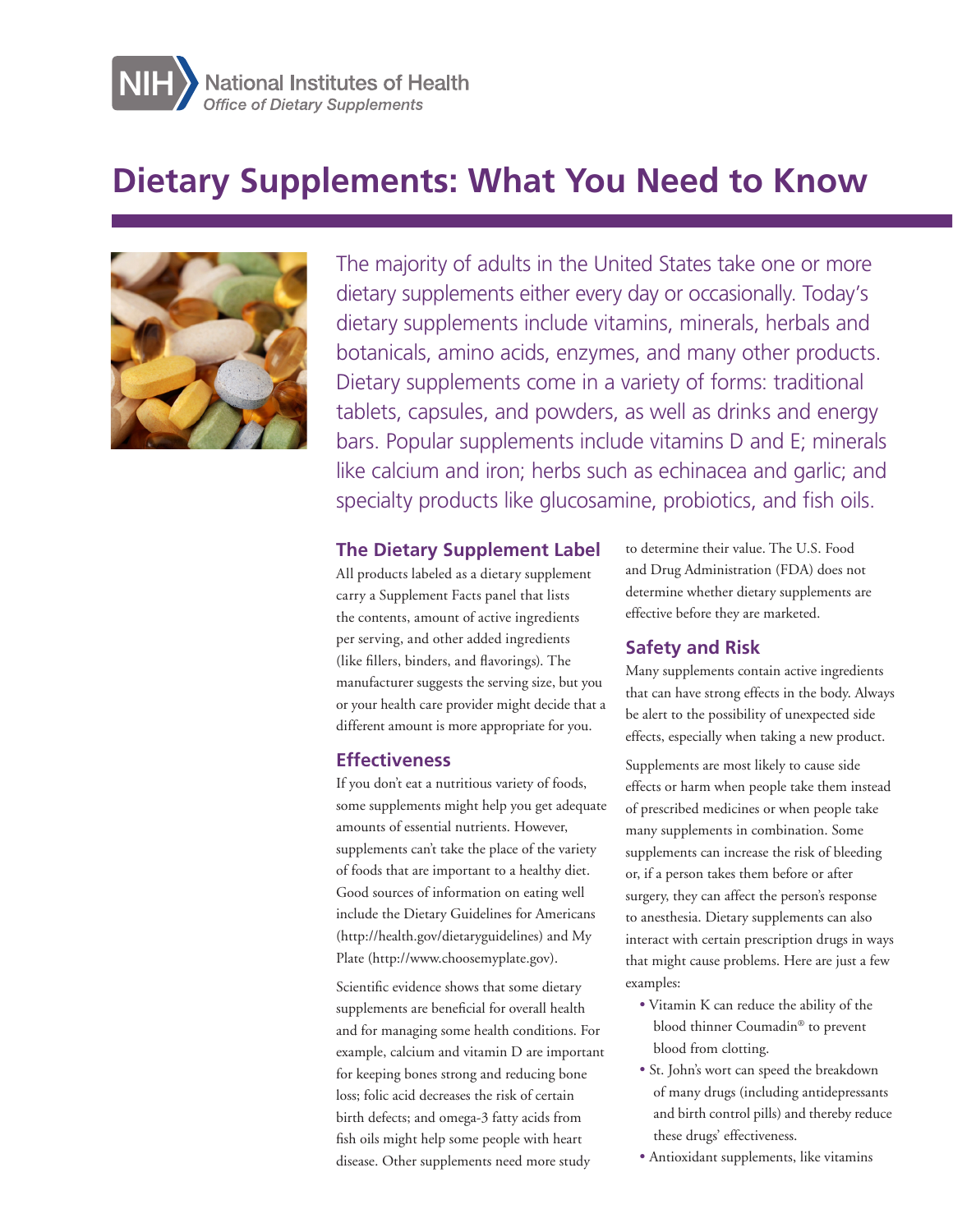#### **2 • Dietary Supplements: What You Need to Know**

C and E, might reduce the effectiveness of some types of cancer chemotherapy.

Keep in mind that some ingredients found in dietary supplements are added to a growing number of foods, including breakfast cereals and beverages. As a result, you may be getting more of these ingredients than you think, and more might not be better. Taking more than you need is always more expensive and can also raise your risk of experiencing side effects. For example, getting too much vitamin A can cause headaches and liver damage, reduce bone strength, and cause birth defects. Excess iron causes nausea and vomiting and may damage the liver and other organs.

Be cautious about taking dietary supplements if you are pregnant or nursing. Also, be careful about giving them (beyond a basic multivitamin/mineral product) to a child. Most dietary supplements have not been well tested for safety in pregnant women, nursing mothers, or children.

If you suspect that you have had a serious reaction from a dietary supplement, let your health care provider know. He or she may report your experience to the FDA. You may also submit a report to the FDA by calling 800-FDA-1088 or completing a form at http://www.fda.gov/Safety/MedWatch/HowToReport. In addition, report your reaction to the dietary supplement company by using the contact information on the product label.

## **Quality**

Dietary supplements are complex products. The FDA has established quality standards for dietary supplements to help ensure their identity, purity, strength, and composition. These standards are designed to prevent the inclusion of the wrong ingredient, the addition of too much or too little of an ingredient, the possibility of contamination, and the improper packaging and labeling of a product. The FDA periodically inspects facilities that manufacture dietary supplements.

In addition, several independent organizations offer quality testing and allow products that pass these tests to display their seals of approval. These seals of approval provide assurance that the product was properly manufactured, contains the ingredients listed on the label, and does not contain harmful levels of contaminants. These seals of approval do not guarantee that a product is safe or effective. Organizations that offer this quality testing include:

- U.S. Pharmacopeia
- ConsumerLab.com
- NSF International

## **Keep in Mind**

Don't decide to take dietary supplements to treat a health condition that you have diagnosed yourself, without consulting a health care provider.

- Don't take supplements in place of, or in combination with, prescribed medications without your health care provider's approval.
- Check with your health care provider about the supplements you take if you are scheduled to have any type of surgical procedure.
- The term "natural" doesn't always mean safe. A supplement's safety depends on many things, such as its chemical makeup, how it works in the body, how it is prepared, and the dose used. Certain herbs (for example, comfrey and kava) can harm the liver.
- Before taking a dietary supplement, ask yourself these questions:
	- What are the potential health benefits of this dietary supplement product?
	- What are its potential benefits for me?
	- Does this product have any safety risks?
	- What is the proper dose to take?
	- How, when, and for how long should I take it?

If you don't know the answers to these questions, use the information sources listed in this brochure and talk to your health care providers.

## **Talk with Your Health Care Provider**

Let your health care providers (including doctors, pharmacists, and dietitians) know which dietary supplements you're taking so that you can discuss what's best for your overall health. Your health care provider can help you determine which supplements, if any, might be valuable for you.

Keep a record of the supplements you take in one place, just as you should be doing for all of your medicines. Note the specific product name, the dose you take, how often you take it, and the reason why you use each one. You can also bring the products you use with you when you see your health care provider.

## **Federal Regulation of Dietary Supplements**

Dietary supplements are products intended to supplement the diet. They are not drugs and, therefore, are not intended to treat, diagnose, mitigate, prevent, or cure diseases. The FDA is the federal agency that oversees both dietary supplements and medicines.

In general, the FDA regulations for dietary supplements are different from those for prescription or over-the-counter drugs.